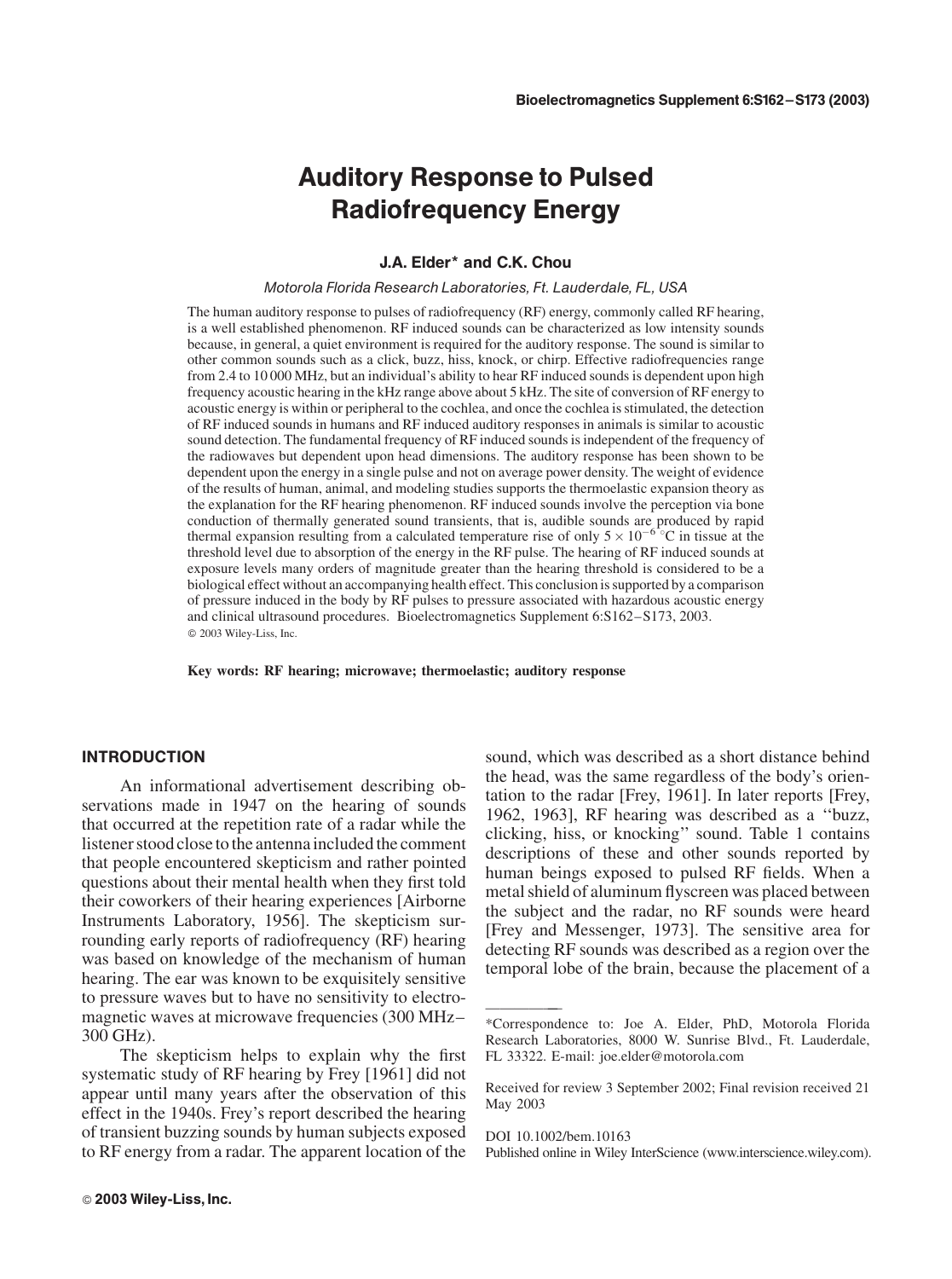|                                                                                                                                                           |                                                           |                       |                              |                                                    |                                             | Exposure conditions                                  |                                          |                                            |                                             |                                                      |
|-----------------------------------------------------------------------------------------------------------------------------------------------------------|-----------------------------------------------------------|-----------------------|------------------------------|----------------------------------------------------|---------------------------------------------|------------------------------------------------------|------------------------------------------|--------------------------------------------|---------------------------------------------|------------------------------------------------------|
| Effect                                                                                                                                                    | Comment                                                   | Number of<br>subjects | Frequency<br>(MHz)           | Pulse repetition<br>rate $(s^{-1})$                | width (µs)<br>Pulse                         | density $\rm (mW/cm^2)$<br>Peak power                | density $\rm (mW/cm^2)$<br>Average power | per pulse $(\mu J/cm^2)$<br>Energy density | Noise level (dB)                            | Reference                                            |
| RF hearing: heard repetition rate<br>of radar as "high frequency                                                                                          |                                                           | Not given             | 1300                         | 600                                                | 2                                           | Peak power<br>$\sim0.5$ MW)                          |                                          |                                            |                                             | Airborne Instruments<br>Laboratory [1956]            |
| RF hearing: "distinct" clicks<br>components"                                                                                                              | Threshold values                                          | ∞                     | 3000                         | 0.5                                                | $^{2}_{-}$ S<br>5                           | $225 - 2000$<br>2500                                 | $0.001 - 0.01$<br>0.006                  | $2.3 - 20.0$<br>12.5                       | foam earmuffs)<br>45 (+plastic              | Rissmann and Cain [1975];<br>Rissmann<br>and<br>Cain |
| PRR>100; individual pulses<br>RF hearing: buzz heard at<br>heard at PRR<100<br>No auditory response                                                       |                                                           | 3                     | 3000<br>6500<br>3000         | $< 100 - 1000$<br>$< 100 - 1000$<br>$< 100 - 1000$ | $1 - 2$<br>$1 - 2$<br>0.5                   | 00000-100000<br>2500-50000<br>2500-50000<br>300-1000 | $0.002 - 0.007$<br>5                     | $4.5 - 15.0$<br>$\downarrow$               |                                             | Constant [1967]<br>[1978]                            |
| RF hearing: "buzzing sound"<br>No auditory response                                                                                                       | Threshold values                                          | $^{\circ}$            | 6500<br>9500<br>1310<br>2982 | $< 100 - 1000$<br>$< 100 - 1000$<br>$rac{40}{4}$   | $0.5 - 2$<br>0.5<br>$\circ$                 | $0000 - 100000$<br>2500-100000<br>267                | $0.4$<br>とうと                             |                                            | $70 - 80$                                   | Frey [1961]                                          |
| RF hearing: "buzz, clicking,<br>hiss, or knocking"                                                                                                        | Threshold values                                          | Not given             | 216<br>425<br>425<br>425     | <b>ដួ</b> ង ដូង                                    | 125<br>$\overline{\phantom{0}}$             | 5000<br>670<br>263                                   | 4.0<br>$1.0\,$<br>$3.2 \n7.1$            |                                            | (+ear stopples)<br>(+earplugs)<br>$70 - 90$ | Frey [1962, 1963]                                    |
| No auditory response                                                                                                                                      |                                                           |                       | 425<br>8900                  |                                                    | $\frac{500}{1000}$                          | 229<br>254<br>25000                                  |                                          |                                            | $70 - 90$                                   | Frey [1962]                                          |
| RF hearing: matched RF sound<br>to 4.8 kHz acoustic sounds                                                                                                | trained musicians<br>Subjects were                        | $\sim$                | 1200                         |                                                    | $12.5 - 50$                                 |                                                      | &0.5                                     |                                            | (+ear stopples)                             | Frey and Eichert [1985]                              |
| RF hearing: "buzzing sound"                                                                                                                               |                                                           | 4                     | 1245<br>1245                 |                                                    |                                             | 370<br>$\infty$                                      | 0.19                                     |                                            |                                             | Frey and Messenger [1973]                            |
| RF hearing: "clicks, chirps"<br>RF hearing: buzz                                                                                                          | (not at $10$ GHz)<br>Threshold values<br>Threshold values | Not given             | 2450<br>1310<br>2982<br>0000 | 400<br>28 w 4                                      | $\frac{10}{7}$ $\frac{10}{1}$ $\frac{6}{9}$ | $.250 - 40000$<br>$(12$ V/cm $)$<br>$(18$ V/cm $)$   | $0.32$<br>0.1<br>0.18<br>0.3             | $40^{\rm a}$                               | 45 (±earplugs)                              | Guy et al. [1975]<br>Ingalls [1967]                  |
| RF hearing: "tinnitus"                                                                                                                                    |                                                           | Not given             |                              | $100 - 20000$                                      | $10 - 160$                                  |                                                      |                                          |                                            |                                             | Khizhnyak et al.<br>[1979, 1980]                     |
| $(<50 \,\mu s$ ; for >100 $\mu s$ pulses,<br>of high pitch at short pulses<br>creaky or gnashing clacks<br>RF hearing: chirps or clicks<br>of lower pitch | (head exposure<br>Threshold values<br>to MRI coils)       | $\circ$               | $2.4 - 170$                  | 1.2                                                | $3 - 5000$                                  | &0006                                                |                                          | $\sqrt{2}$                                 | (+plastic foam<br>ear muffs)                | Röschmann [1991]                                     |
| RF hearing: polytonal sound                                                                                                                               |                                                           | $\frac{8}{2}$         | 800                          | $1000 - 1200$                                      | $10 - 30$                                   | $>500$                                               |                                          |                                            |                                             | 40 (+ear stopples) Tyazhelov et al. [1979]           |
| <sup>a</sup> Calculated peak absorbed energy density per pulse is                                                                                         |                                                           |                       | 6 mJ/kg.                     |                                                    |                                             |                                                      |                                          |                                            |                                             |                                                      |

TABLE 1. Auditory Effects in Human Beings Exposed to Pulsed RF Energy TABLE 1. Auditory Effects in Human Beings Exposed to Pulsed RF Energy

Auditory Response to RF Pulses S163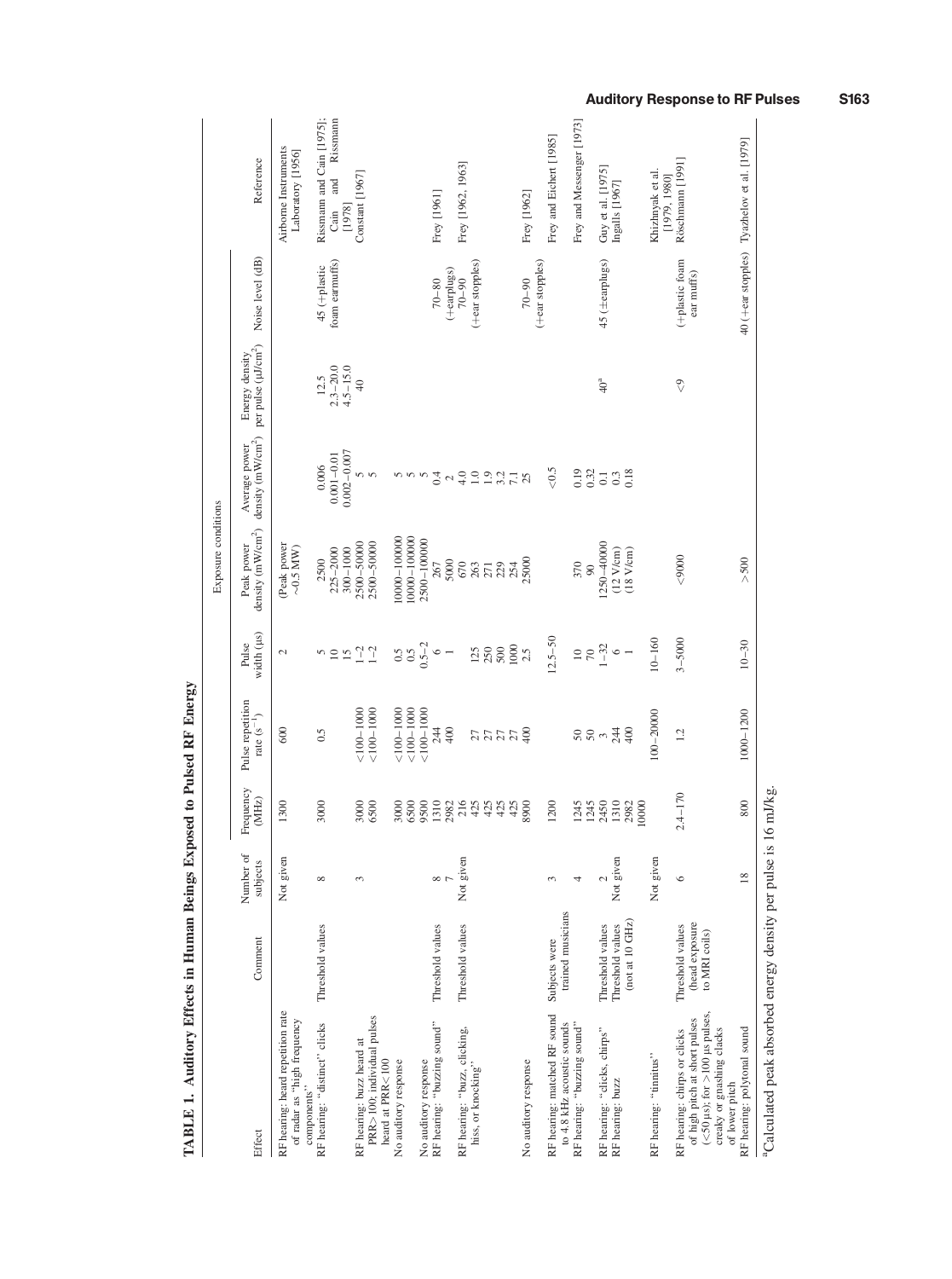small piece of metal screen  $(5 \times 5 \text{ cm})$  over this area completely stopped the sound [Frey, 1962]. The subjects in Frey [1961] reported an increase in the RF induced sound level when earplugs were used to reduce the ambient noise level, an observation confirmed by others [Guy et al., 1975].

The ''sound was something like that of a bee buzzing on a window, but with, perhaps, more high frequencies'' according to Ingalls [1967] who used two radars like those described in Frey [1961]. The sound seemed to come from about a meter or two above the head. In another report [Constant, 1967], the RF induced sound was described as being in the area of the ear on the side opposite to the antenna. All subjects heard a buzzing sound at a pulse repetition rate (PRR) greater than 100/s, whereas individual pulses were heard at a PRR below 100/s. Cain and Rissmann [1978] reported that human subjects heard distinct clicks either inside the head or behind the head when exposed to pulsed fields. Individual pulses were heard as distinct and separate clicks, and short pulse trains as chirps with the tone pitch corresponding to the PRR [Guy et al., 1975]. The RF induced sound appeared to originate from within or near the back of the head. This report also included the note that transmitted digital codes could be accurately interpreted by the subject when the pulse generator was keyed manually. Two reports described RF induced sounds as polytonal sounds and ''tinnitus'' [Tyazhelov et al., 1979; Khizhnyak et al., 1980]. RF induced sounds in volunteers exposed to head coils used in magnetic resonance imaging (MRI) were described as chirps or clicks of high pitch for short pulses  $\left\langle \leq 50 \right\rangle$ us) and as creaky or gnashing clacks of lower pitch for longer pulses  $(>100 \,\mu s)$  [Röschmann, 1991].

The above studies show that human perception of pulsed RF energy, resulting in sounds that vary with modulation of the signal, is a well established phenomenon. The following sections describe the effective exposure parameters including thresholds for RF hearing, the dependence of RF hearing on acoustic hearing, the mechanism responsible for human perception of pulsed RF fields, and a discussion of the significance of the effect. Reviews on this subject include those by Lin [1978, 1980, 1981, 1989, 1990, 2001]; Chou et al. [1982]; Elder [1984]; Frey [1988]; Postow and Swicord [1996]; and Stewart [2000].

### EFFECTIVE RF EXPOSURE PARAMETERS

A summary of RF exposure parameters used in human studies is shown in Table 1. The parameters include frequency, PRR, pulse width, peak power density, average power density, and energy density/ pulse. Threshold values for RF hearing have been reported in several studies and these are shown in the table also.

RF hearing has been reported at frequencies ranging from 2.4 to 10 000 MHz (see Table 1). Although Ingalls [1967] mentioned 10 000 MHz as an effective frequency, other investigators found that lower frequencies (8900 and 9500 MHz) at very high exposure levels did not induce RF sounds. For example, the frequency of 8900 MHz was not effective at an average power density of 25 mW/cm<sup>2</sup> and peak power density of  $25000 \,\mathrm{mW/cm^2}$  [Frey, 1962]. At 216 MHz, the average power density threshold was  $4 \text{ mW/cm}^2$  and the peak power density was  $670 \text{ mW/cm}^2$  [Frey, 1963]. At the lowest effective frequencies (2.4–170 MHz) reported in the literature, the peak power density thresholds were up to  $9000 \, \text{mW/cm}^2$  [Röschmann, 1991]. The lowest threshold value expressed in units of average incident power density is  $0.001$  mW/cm<sup>2</sup> [Cain and Rissmann, 1978]; this value was due to the low PRR of only 0.5/s (Table 1) because, for a given peak power, average power density depends on the PRR. The hearing phenomenon, however, has been shown to depend on the energy in a single pulse and not on average power density. Guy et al. [1975] found that the threshold for RF hearing of pulsed 2450 MHz fields was related to an energy density of 40  $\mu$ J/cm<sup>2</sup> per pulse, or energy absorption per pulse of  $16 \mu J/g$ , regardless of the peak power of the pulse or the pulse width (less than  $32 \mu s$ ); calculations showed that each pulse at this energy density would increase tissue temperature by about  $5 \times 10^{-6}$  °C.

A comparison of the RF auditory thresholds reported in the literature to the thresholds observed in human subjects exposed to fields from MRI coils showed good agreement over a wide range of frequencies (2.4–3000 MHz) [see Fig. 7 in Röschmann, 1991]. Another comparison in this report showed that electrophysiological measurements in cats yielded thresholds quite similar to results from RF hearing tests of humans.

A review of Table 1 reveals that many of the threshold values were determined in a very quiet environment or subjects used earplugs or earmuffs to decrease the ambient noise level. As mentioned in Introduction, earplugs were used by the subjects in Frey's first report in 1961. Thus, investigators were generally aware that a quiet environment was required because, in many cases, the normal noise levels in outdoor, laboratory, and MRI environments masked the hearing of RF sounds. In Guy et al. [1975], for example, the threshold value cited above was obtained in a very quiet environment having a background noise level of only 45 dB. When earplugs were used, the threshold level for one subject decreased from  $35$  to  $28 \mu$ J/cm<sup>2</sup>.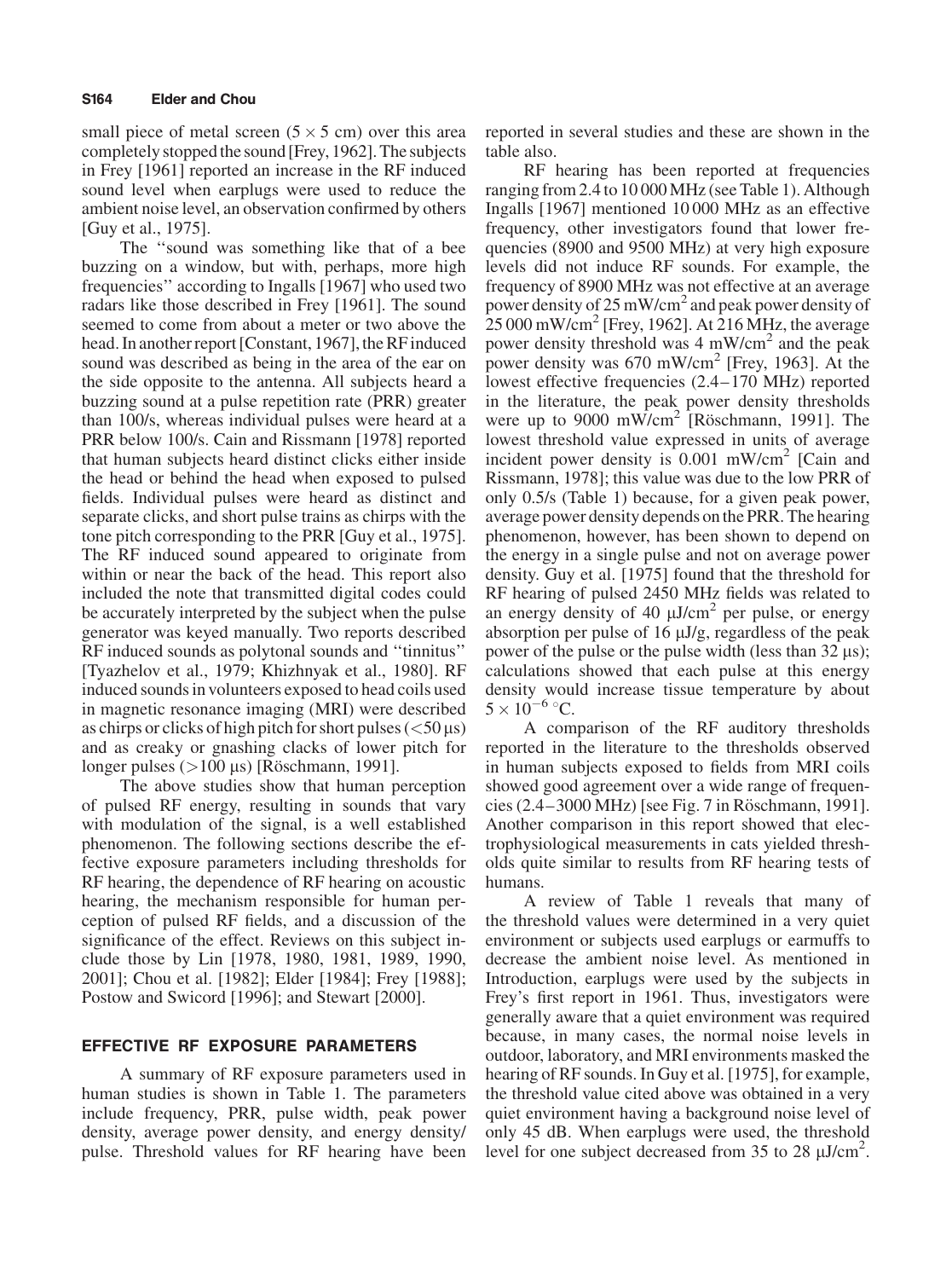## DEPENDENCE OF RF HEARING ON ACOUSTIC HEARING

The advertisement from Airborne Instruments Laboratory [1956] stated that two persons with hearing loss above 5 kHz did not perceive RF sounds as well as did observers with normal hearing up to 15 kHz. Later studies provided more information on the relationship between acoustic and RF hearing. Frey [1961] reported that a necessary condition for hearing the RF induced sound was the ability to hear audiofrequencies above approximately 5 kHz, although not necessarily by air conduction. This conclusion was based on results with subjects with normal or defective hearing. One subject with normal air conduction hearing below 5 kHz failed to hear the microwave pulses; the person was subsequently found to have a substantial loss in bone conduction hearing. Another subject with good bone conduction hearing but with poor air conduction hearing perceived the RF induced sound at approximately the same power density that induced threshold perception in subjects with normal hearing. In a later study, human subjects matched sounds caused by repetitive exposure to a pair of RF pulses in the MHz range to acoustic frequencies near 4.8 kHz [Frey and Eichert, 1985].

In addition to determining standard audiograms that measure hearing thresholds for air conduction at acoustic frequencies of 250–8000 Hz and for bone conduction to 4000 Hz, Cain and Rissmann [1978] measured the hearing ability of eight subjects up to 20 kHz. They found that although there was no apparent correlation between the ability to hear pulsed RF fields at 3000 MHz and hearing ability as measured by standard audiograms, there was a strong correlation between the RF hearing threshold and thresholds to air conducted acoustic signals above 8 kHz. For example, three of the subjects who had normal hearing below 4 kHz, but a hearing deficit at frequencies above 8 kHz, could not hear RF induced sounds. The studies by Frey [1961], Cain and Rissmann [1978], and Frey and Eichert [1985] show RF hearing to depend on high frequency hearing in the range of about 5–8 kHz and bone conduction hearing at lower acoustic frequencies. Calculated values of fundamental frequencies of RF induced sound in the human head based on animal data or models are somewhat similar, e.g., 7–10 kHz [Chou et al., 1977], 8 and 13 kHz [Lin, 1977a,b], and 7–9 kHz [Watanabe et al., 2000]; the results of these studies are described in more detail below.

## SIMILARITY OF AUDITORY RESPONSE TO RF ENERGY AND CONVENTIONAL ACOUSTIC STIMULI

The auditory pathway by which acoustic waves detected by the ear become interpreted as sound in the brain is well known and several studies have been done to determine if the electrophysiological response of the auditory pathway to RF pulses is similar to the response to acoustic stimuli. The first stage of sound transduction is mechanical distortion of cochlear hair cells that result in cochlear microphonics, electrical potentials that mimic the sonic waveforms of acoustic stimuli. Subsequent to the detection of sound by the cochlea, electric potentials associated with the detection of sound may be recorded by electrodes placed in neurons at various locations along the auditory pathway.

Frey [1962] proposed that RF hearing might be a result of direct cortical or neural stimulation but the results of later studies described in this review showed that Frey's hypothesis was incorrect. His proposal was based, in part, on his failure to demonstrate that RF pulses stimulate the cochlea, that is, cochlear microphonics were not recorded at power densities much higher than those required to elicit auditory nerve responses [Frey, 1967]. Guy et al. [1975] also failed to measure cochlear microphonics but determined that the failure was due to insufficient absorption of RF energy. Chou et al. [1975] reported their success in overcoming the technical problems that had prevented investigators from recording cochlear microphonics from RF exposed animals. The results showed that pulses of RF energy activated the cochlea because cochlear microphonics were recorded that were similar to those evoked by acoustic stimuli [Chou et al., 1975, 1976]. The demonstration in animals that RF induced auditory responses are perceived by the normal auditory system via the cochlea provided evidence against the proposal that RF pulses directly stimulate the nervous system.

Taylor and Ashleman [1974] and Guy et al. [1975] showed the importance of the cochlea by finding that destruction of the cochlea abolished RF evoked potentials recorded at higher levels in the auditory pathway. These results indicated that the locus of the initial interaction of pulse-modulated microwave energy with the auditory system is within or peripheral to the cochlea.

In cats with undamaged cochleae, Taylor and Ashleman [1974] measured the electrophysiological response in three successive levels of the cat auditory nervous system (eighth cranial nerve, medial geniculate nucleus, and primary auditory cortex) to both acoustic and pulsed microwave (2450 MHz) stimuli. They found similar responses to microwave stimuli and conventional acoustic stimuli. Lebovitz and Seaman [1977a,b]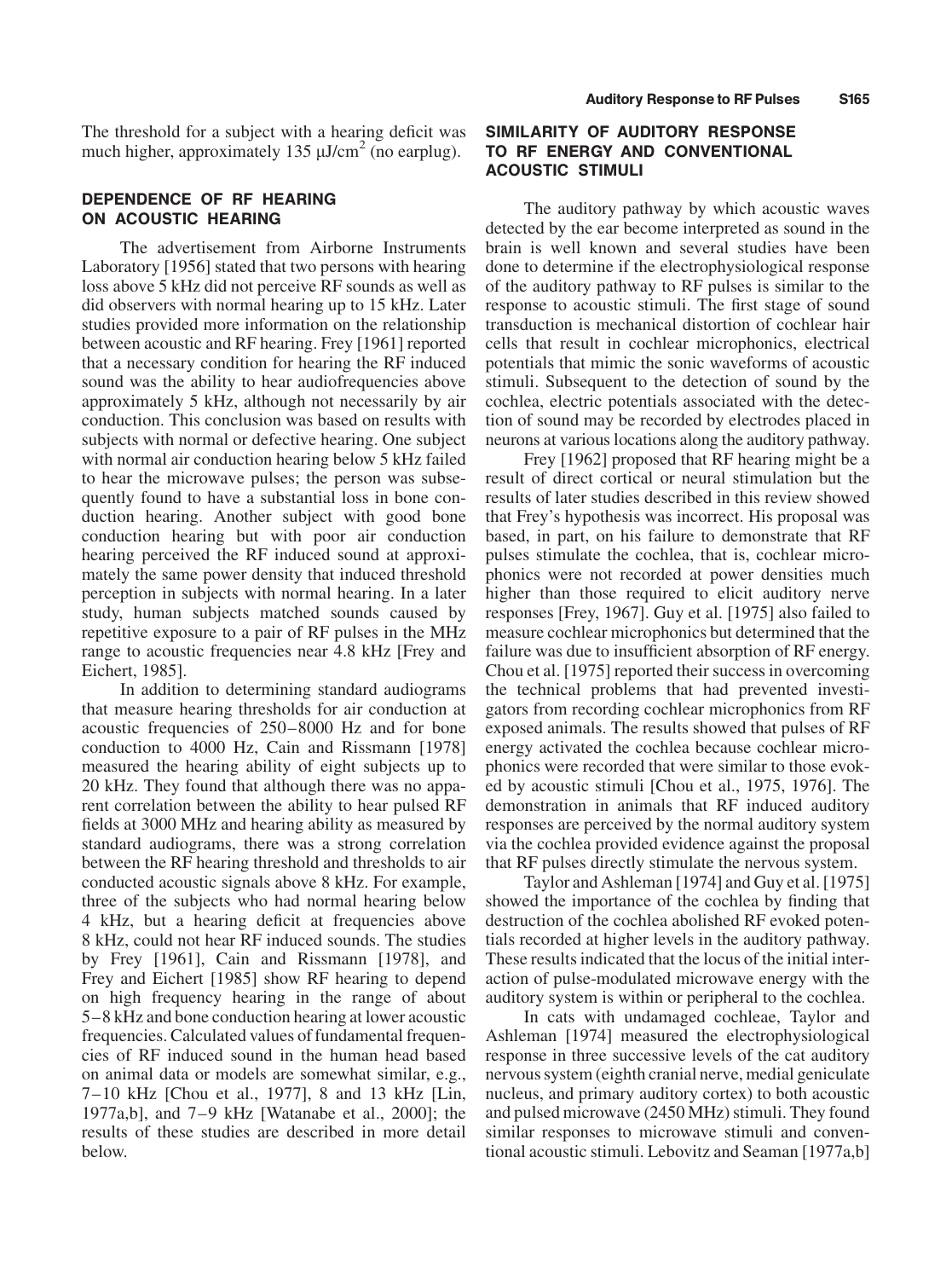also found similar responses of single auditory neurons in cats to pulsed 915 MHz fields and acoustic clicks. Guy et al. [1975] and Lin et al. [1978, 1979] showed that electrophysiological responses of the auditory pathway in cats to RF pulses is similar to the response to acoustic stimuli and, by studying the responses after lesions were made in successive parts of the auditory pathway, confirmed that the primary site of transduction of the RF energy was outside or at the cochlea. The detection of electric potentials in auditory neurons in response to RF exposure was expected based on the results of studies that demonstrated subjective auditory perception [Frey, 1962] and cochlear microphonics [Chou et al., 1975]. Seaman [1990] described a model for thresholds of auditory neurons to RF pulses that was consistent with thresholds measured in the cat for  $20-200$  µs pulses.

It is known that acoustic stimuli can cause evoked potentials in central nervous system sites outside the auditory pathway and such evoked potentials due to the auditory response to RF pulses were recorded by Guy et al. [1975]. These authors explained that electric potentials recorded from any CNS location could be misinterpreted as a direct interaction of RF energy with the particular neural system in which the recording was made, as reported by Frey [1967].

In an experiment in which the thresholds of evoked electrical responses from the medial-geniculate body in the auditory pathway in cats were determined as a function of background noise, Guy et al. [1975] found that as the noise level (50–15 000 Hz bandwidth) increased from 60 to 80 dB, there was only a negligible increase in the threshold for microwave stimuli, and a large increase in the threshold for loudspeaker produced stimuli. The finding that the evoked response to microwave stimuli did not increase in relation to background noise, which included acoustic frequencies to 15 000 Hz, indicated that pulsed RF energy may be interacting more with the high frequency portion of the auditory system (above 15 kHz in cats).

Additional support for the dependence of RF hearing on high frequency acoustic hearing was provided by theoretical analysis of acoustic vibrations induced in the heads of animals and humans based on thermal expansion in spheres exposed to pulses of RF energy [Lin, 1976a, 1977a,b]. The frequency of the induced sound was found to be a function of head size and of acoustic properties of brain tissue; hence, the acoustic pitch perceived by a given subject is the same regardless of the frequency of the incident RF energy. These calculations show that the fundamental frequency predicted by the model varies inversely with the radius of the head, i.e., the larger the radius, the lower the frequency of the perceived RF sound. The estimated fundamental frequencies of vibration in guinea pigs, cats, and adult humans were 45, 38, and 13 kHz, respectively; the frequency for an infant human head was estimated to be about 18 kHz [Lin, 1977b, 1990]. These calculations provide further evidence that a necessary condition for RF induced sounds in humans is the ability to hear acoustic waves at frequencies above about 5 kHz [Frey, 1961; Rissmann and Cain, 1975].

The calculated fundamental frequency (45 kHz) in guinea pigs [Lin, 1977b] is in good agreement with the measurements of Chou et al. [1975], who found cochlear microphonics of 50 kHz in guinea pigs exposed to RF pulses. In a later report, Chou et al. [1977] found the frequency of cochlear microphonics in guinea pigs and cats to correlate well with the longest dimension of the brain cavity and, based on these data, estimated the frequency of the microwave-induced cochlear microphonics in human beings to be between 7 and 10 kHz. As mentioned above, Lin [1977a,b] had calculated frequencies of 8 and 13 kHz. In contrast to these results, one laboratory has reported responses from cochlear nucleus units with characteristic frequencies in the normal range of hearing for the cat that were inconsistent with head resonance having a primary role in RF hearing [Seaman and Lebovitz, 1987].

Gandhi and Riazi [1986] calculated RF hearing thresholds at 30–300 GHz, but there is little if any physiological significance of these calculations to RF hearing because: (a) their calculated fundamental frequencies in the head are of the order of several hundred kilohertz, well above the maximum acoustic frequency of about 20 kHz for human hearing, and (b) there are no reports of human perception of RF pulses at frequencies higher than 10 GHz (see Table 1).

The results of the above studies of evoked electrical potentials in the auditory system, including the demonstration of pulsed RF evoked cochlear microphonics, strongly indicate that the detection of RF induced auditory sensations is similar to that of acoustic sound detection, the site of conversion from RF to acoustic energy is within or peripheral to the cochlea, the fundamental frequency of RF induced sound is independent of the frequency of the incident RF energy but dependent upon the dimensions of the head, and the pulsed RF energy interacts with the high frequency portion of the auditory system. To hear RF induced sounds, a human must be exposed to pulses of RF energy in the MHz range (see Table 1) and be capable of hearing acoustic waves in the kHz range above about 5 kHz.

## MECHANISM OF RF HEARING: THERMOELASTIC EXPANSION

One of the first challenges to Frey's proposal of direct neural stimulation [Frey, 1961, 1962] came from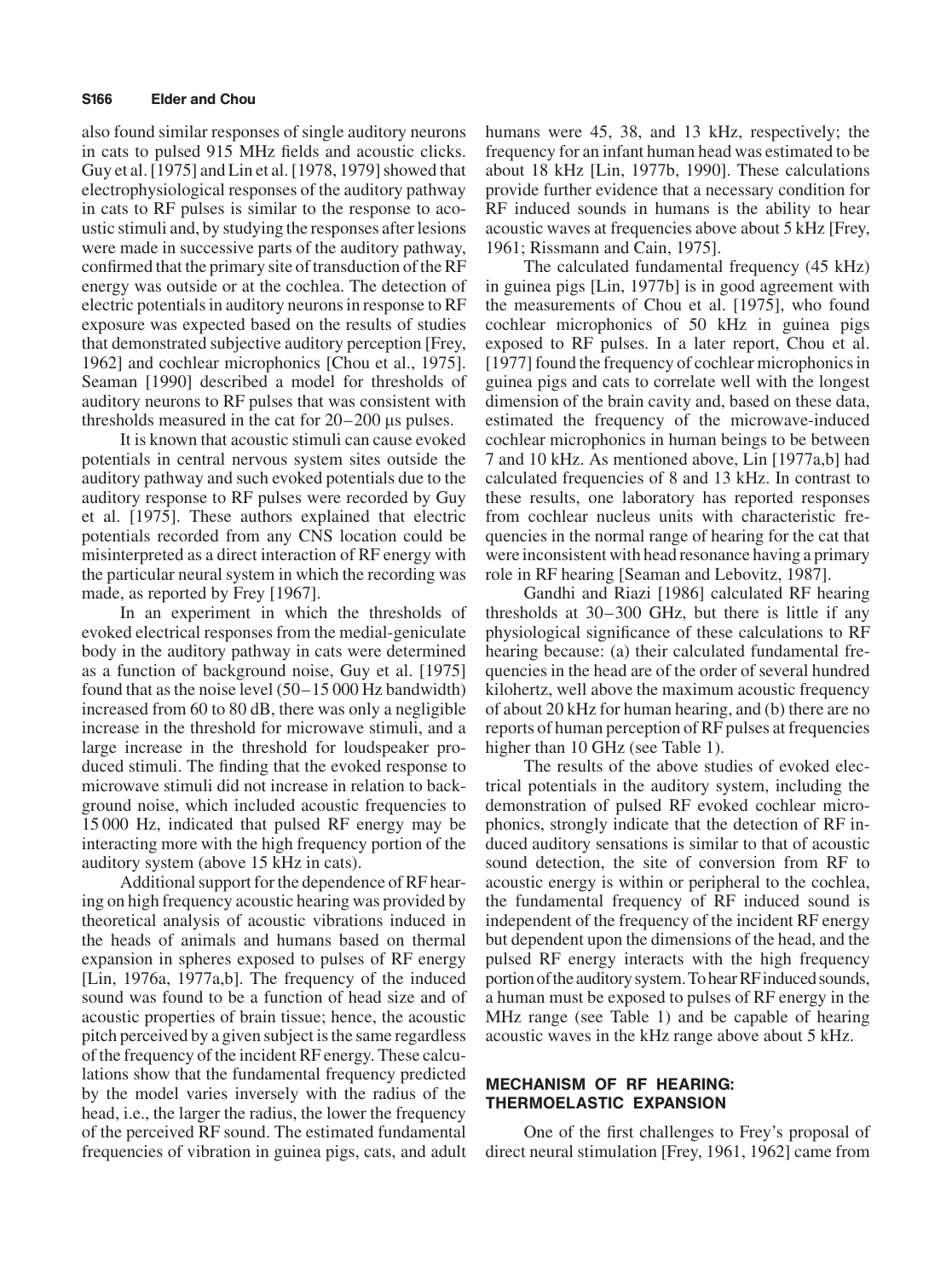Sommer and von Gierke [1964], who suggested that stimulation of the cochlea through electromechanical field forces by air or bone conduction appeared to be a more likely explanation of the RF hearing phenomenon. Other scientists who helped lay the foundation for identifying the mechanism are White [1963] and Gournay [1966]. White [1963] showed that pressure waves could be detected in water exposed to pulses of RF energy, and his analysis of waves in this system predicted that, as a result of thermal expansion, the resulting temperature gradient would generate stress waves that propagate away from the site of energy absorption. Gournay [1966] extended White's analysis to show that for single long pulses, the induced stress wave is a function of peak power density and, for shorter pulses, the stress wave is a function of the peak power density and pulse width (or energy density per pulse).

Foster and Finch [1974] extended Gournay's analysis by conducting experiments in water and KCl solution exposed to RF pulses similar to those that produce sounds in humans. They showed both theoretically and experimentally that pressure changes would result from the absorption of RF pulses which could produce significant acoustic energy in the solution. They concluded that audible sounds were produced by rapid thermal expansion due to absorption of the energy in the RF pulse. These results led to their proposal that thermoelastic expansion is the mechanism for RF hearing. This mechanism is consistent with the following results of their experiment.

- 1) RF pulses that would elicit sounds in humans produced acoustic transients that were recorded with a hydrophone immersed in a solution  $(0.15 \text{ N})$ KCl) having an electrical conductivity similar to that of tissue. In addition, acoustic transients were detected in blood, muscle, and brain exposed in vitro to pulses of RF energy.
- 2) The RF induced pressure wave generated in distilled water inverted in phase when the water was cooled below  $4 \degree C$ , and the response vanished at  $4 \degree C$ , in agreement with the temperature dependence of the thermal expansion properties of water.
- 3) The thermoelastic theory predicts that the maximal pressure in the medium is proportional to the total energy of the pulse for short pulses and is proportional to the peak power for long pulses. The relationship between pulse width and the RF generated acoustic transient in the KCl solution was consistent with the theory.

Based on these findings, Foster and Finch concluded that RF induced sounds involve perception, via bone conduction, of the thermally generated sound

transients caused by the absorption of energy in RF pulses. The pulse can be sufficiently brief  $(<50 \,\mu s$ ) such that the maximum increase in tissue temperature after each pulse is very small  $(<10^{-5}$  °C). The peak power intensity of the pulse, however, must be moderately intense (typically 500 to 5000 mW/cm<sup>2</sup> at the surface of the head). These values are within the range of effective peak power intensities of  $90-50000$  mW/cm<sup>2</sup> in the human studies shown in Table 1. Mathematical modeling has shown that the amplitude of a thermoelastically generated acoustic signal is of such magnitude that it completely masks that of other possible mechanisms such as radiation pressure, electrostrictive force, and RF field induced force [Guy et al., 1975; Lin, 1976b; Joines and Wilson, 1981]. These and other results led Guy et al. [1975], Lin [1978], Joines and Wilson [1981], and Röschmann [1991] to conclude that the thermoelastic expansion mechanism is the most likely physical mechanism to explain the RF induced auditory effect in human beings.

A year before the thermoelastic theory was proposed by Foster and Finch [1974], Frey and Messenger [1973] published the results of a human study that are in agreement with the theory. That is, the loudness of the RF induced sounds in human subjects depended upon the incident peak power density for pulse widths  $>$ 30 µs; for shorter pulses, their data show that loudness is a function of the total energy per pulse. In related work, results from animal experiments showed the predicted threshold dependence on pulse width. Chou and Guy [1979] found that the threshold for RF hearing in guinea pigs, as measured by auditory brainstem evoked electrical responses, is related to the incident energy per pulse for pulse widths  $\langle 30 \rangle$  us and is related to the peak power for longer pulses up to  $500 \mu s$ . Using short pulse widths of  $1-10$  µs, Chou et al. [1985] observed that the auditory threshold in rats was independent of pulse width. This paper is also important because the results demonstrated that the RF induced auditory response occurred in rats exposed at low field strengths in a circularly polarized waveguide, an exposure system in common use in studies of the biological effects of RF energy.

The results on threshold and loudness may be summarized as follows. The energy in the first  $30 \mu s$ or so of the pulse determines the threshold and loudness levels regardless of pulse width. For wider pulses  $(>90 \,\mu s)$ , loudness is related to peak power rather than energy because the energy associated with the first  $30 \mu s$ of the pulse increases directly with peak power. Thus, if sufficient energy is deposited within a  $30 \mu s$  period, an RF induced sound will result without regard to pulse width. And, for pulses  $>30 \mu s$ , loudness increases with an increase in peak power. Thus, the auditory response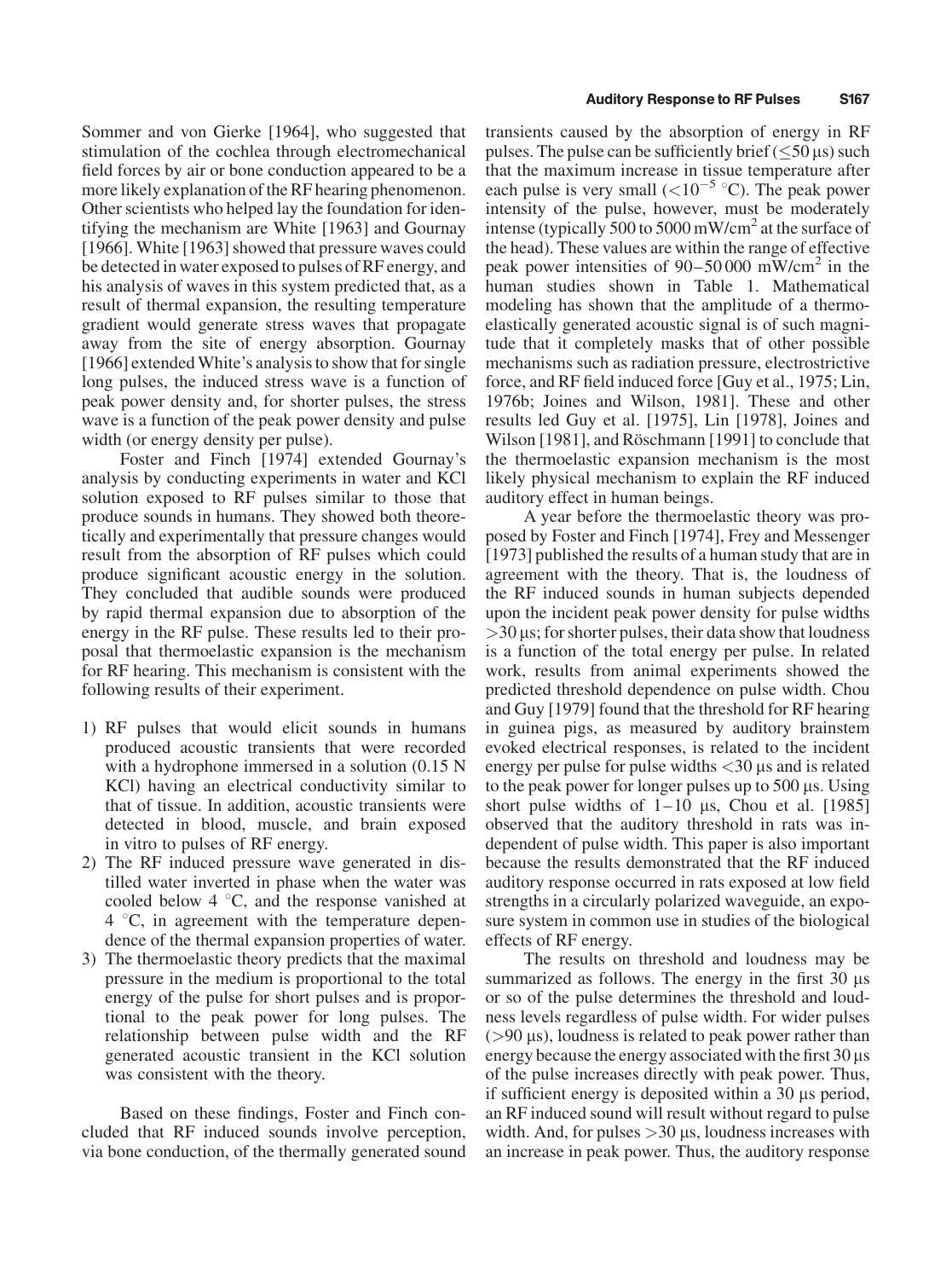undergoes a gradual transition from an energy related effect at pulse widths <30 µs to an effect dependent on peak power at pulse widths > 90 µs [Frey and Messenger, 1973; Chou and Guy, 1979].

A psychophysical experiment with 18 subjects examined the adequacy of the thermoelastic hypothesis and the perceptual qualities of RF induced sounds [Tyazhelov et al., 1979]. Audiofrequency signals were presented alternately to or concurrently with microwave pulses (see Table 1) under conditions in which the subject could adjust the amplitude, frequency, and phase of the audio signal. Long pulses  $(\sim 100 \text{ }\mu\text{s})$ resulted in a lower pitch of the RF sound and two subjects who had a high frequency auditory limit of 10 kHz could not hear short RF pulses but could hear long pulses. Tyazhelov et al. [1979] concluded that the thermoelastic hypothesis adequately explained some of their findings for RF pulses of high peak power and short width  $(<50 \mu s)$ , but they questioned the applicability of the hypothesis to some observations involving near-threshold pulses of low power, long duration, and high repetition rate (see Chou et al. [1982] for a critique of Tyazhelov et al. [1979]). In other papers, Tyazhelov et al. suggested that the thermoelastic theory accounted for the low frequency, but not the high frequency, RF induced sounds [Khizhnyak et al., 1979, 1980]; however, no other reports have been found that support their proposed model for high frequency responses. A more recent report [Röschmann, 1991] on auditory system response of six human subjects, whose head was exposed to RF energy from MRI coils, concluded that the dependence of thresholds on pulse width confirmed theoretical predictions from the thermoelastic expansion theory.

Theoretical analysis by Lin [1977a] predicted that sound pressure as a function of pulse width initially increased, reached a peak, decreased, then oscillated with maximal values below the peak. Human data in Tyazhelov et al. [1979] and animal data in Chou and Guy [1979] and Lin et al. [1979] are in general agreement with this pattern of response with pulse width. More detailed discussion of the pulse width dependence of perceived sound loudness based on the human data in Tyazhelov et al. [1979] is given in reviews by Lin [1981, 1990].

Results of animal studies, in addition to those already discussed, support and extend our understanding of RF hearing and the thermoelastic mechanism. Several investigators have determined the threshold for RF induced auditory system responses in laboratory animals as shown in Table 2. In cats exposed to RF pulses (918 and 2450 MHz), the threshold was related to the incident energy density per pulse. The cat's threshold energy density per pulse was about one-half of the

|                                                                                                                                                                                                                                                          |                                      |                      |                               |                          | Exposure conditions                |                                     |                                            |                                                     |                                                       |
|----------------------------------------------------------------------------------------------------------------------------------------------------------------------------------------------------------------------------------------------------------|--------------------------------------|----------------------|-------------------------------|--------------------------|------------------------------------|-------------------------------------|--------------------------------------------|-----------------------------------------------------|-------------------------------------------------------|
| Effect                                                                                                                                                                                                                                                   | Species (n)                          | Frequency<br>$(MHz)$ | Repetition<br>rate $(s^{-1})$ | Pulse width (µs)         | density ( $mW/cm2$ )<br>Peak power | density $(mW/cm2)$<br>Average power | per pulse $(\mu J/cm^2)$<br>Energy density | per pulse (µJ/g)<br>energy density<br>Peak absorbed | Reference                                             |
| Response obtained with scalp<br>electrodes                                                                                                                                                                                                               | Cat (2) [also dog<br>and chinchilla] |                      | 0.5                           | $\overline{15}$<br>$\Xi$ | 2200, 2800<br>1300<br>580          |                                     | 11, 14<br>$\frac{13}{8.7}$                 |                                                     | Cain and Rissmann [1978]<br>Rissmann and Cain [1975]; |
| carbon-loaded Teflon <sup>45</sup> electrodes<br>Response obtained with                                                                                                                                                                                  | Guinea pig (n<br>not given)          | 918                  | $\overline{30}$               | $10 - 500$               | $62 - 156$                         | $0.02 - 1.4$                        | $1.56 - 46.8$                              | $6 - 180$                                           | Chou and Guy $[1979]$                                 |
| Response obtained from round<br>window with carbon lead                                                                                                                                                                                                  | Guinea pig (5)                       | 918                  | 100                           | $1 - 10$                 |                                    |                                     |                                            | $\overline{20}$                                     | Chou et al. [1975]                                    |
| Brainstem evoked response                                                                                                                                                                                                                                | Rat (10)                             | 2450                 | $\supseteq$                   | $1 - 10$                 | 150-3000                           |                                     | $1.5 - 3$                                  | $0.9 - 1.8$                                         | Chou et al. [1985]                                    |
| Electrode implanted in brain stem<br>Response obtained from medial                                                                                                                                                                                       | Cat(11)<br>Cat(2)                    | $1200 - 1525$<br>918 | $12 - 130$                    | $3 - 32$<br>$\approx$    | 800-5800<br>$\degree$              | $0.017 - 0.028$<br>0.03             | $17.4 - 28.3$                              | $12.3 - 20.0$                                       | Guy et al. [1975]<br>Frey [1967]                      |
| geniculate with glass electrode                                                                                                                                                                                                                          |                                      | 8670-9160<br>2450    |                               | $0.5 - 32$<br>32         | 4800-38800<br>600-356000           | $0.015 - 0.047$<br>$0.472 - 1.24$   | $15.2 - 47.0$<br>472-1240                  | $8.7 - 26.7$                                        |                                                       |
| Response obtained from individual                                                                                                                                                                                                                        | Cat(7)                               | 915                  |                               | $25 - 250$               |                                    | $\leq 1.0$                          |                                            | $4 - 40$                                            | Lebovitz and Seaman [1977a,b]                         |
| auditory neurons with glass electrode<br>Neuronal action potentials in cochlea                                                                                                                                                                           | Cat(18)                              | 915                  |                               | $20 - 700$               |                                    |                                     |                                            | 0.6                                                 | Seaman and Lebovitz [1989]                            |
| "Direct comparison of power density in the circular waveguide exposure system to free field power density is improper because the efficiency of energy coupling is ten times higher than<br>that for free field exposure [see Chou et al., 1975, p. 362] |                                      |                      |                               |                          |                                    |                                     |                                            |                                                     |                                                       |

that for free field exposure [see Chou et al., 1975, p. 362].

TABLE 2. Threshold Values for Auditory System Responses in Animals Exposed to Pulsed RF Energy

TABLE 2. Threshold Values for Auditory System Responses in Animals Exposed to Pulsed RF Energy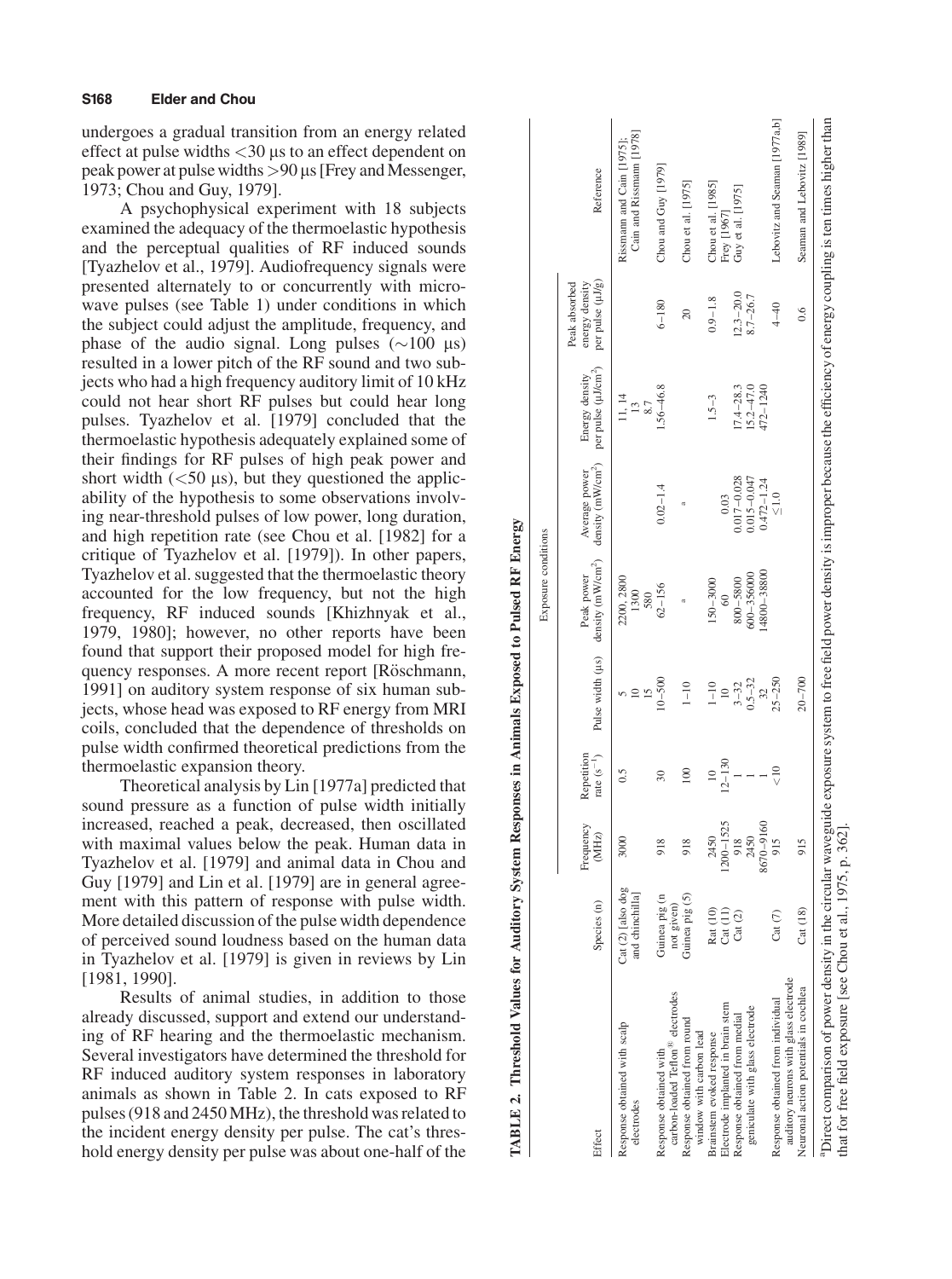human threshold [Guy et al., 1975]. The thresholds in Cain and Rissmann [1978] are in general agreement with the results in Guy et al. [1975], but a lower threshold was reported by Seaman and Lebovitz [1989]. At higher frequencies between 8670 and 9160 MHz, Guy et al. [1975] found that the threshold values of power density and of energy density per pulse were an order of magnitude higher than those at 918 and 2450 MHz (Table 2), but it is noted that no auditory response was obtained at the two higher frequencies unless the brain was exposed by removing part of the skull.

By measuring acoustic pressure waves with a miniature hydrophone transducer implanted in the brains of rats, cats, and guinea pigs exposed to pulses of RF energy, Olsen and Lin [1983] confirmed earlier theoretical predictions of pressure waves in the head. In later work, Lin et al. [1988] observed that the speed of RF induced pressure waves in the cat brain was similar to that of conventional acoustic wave propagation. These results support the thermoelastic expansion theory.

The hypothesis of Foster and Finch [1974] predicts that the RF hearing effect is related to thermoelastically induced mechanical vibrations in the head. Vibrations of this type can be produced by other means, such as by a laser pulse or by a pulsed piezoelectric crystal in contact with the skull which also induced cochlear microphonics in guinea pigs [Chou et al., 1976]. Frey and Coren [1979] used a holographic technique to test whether the skull and the tissues of the head of an animal have the predicted vibrations when exposed to a pulsed RF field. No displacements were recorded, but a subsequent analysis by Chou et al. [1980] demonstrated that the holographic technique used by Frey and Coren [1979] did not have the sensitivity to detect the small displacements related to vibrations from microwaveinduced thermoelastic expansion in biological tissues.

Wilson et al. [1980] described an autoradiographic technique in which  $[$ <sup>14</sup>C]2-deoxy-p-glucose was used to map auditory activity in the brain of rats exposed to acoustic stimuli and to pulsed and continuous wave fields. With this technique, in vivo determination of metabolic activity, i.e., glucose utilization and associated functional activity in the brain, can be visualized. Prior to exposure to the acoustic stimuli or to microwaves, one middle ear was ablated to block detection of sound waves in one side of the head. The expected bilateral asymmetry of radioactive tracer uptake in the auditory system of rats exposed to acoustic clicks or weak background noise was demonstrated. In contrast, a symmetrical uptake of tracer was found in the brain of animals exposed to RF pulses. These autoradiographic results support the findings that RF

hearing does not involve the middle ear in humans [Frey, 1961] and guinea pigs [Chou and Galambos, 1979]. Unexpectedly, Wilson et al. [1980] found increased radioactive tracer uptake in the auditory system of rats exposed to continuous wave fields but, in a later report, this RF effect was attributed to intracochlear heating [Wilson and Joines, 1985]. The results with a continuous wave field have not been independently replicated and there are no known reports of continuous wave signals causing RF induced sound in humans or RF induced auditory responses in experimental animals.

In summary, evidence from human, laboratory animal, and modeling studies supports the thermoelastic expansion theory as the mechanism for the RF hearing phenomenon. The evidence includes measurements of acoustic transients in water, KCl solution having electrical properties similar to that in cells, and tissues [Foster and Finch, 1974] as well as in musclesimulating materials [Olsen and Hammer, 1980]; the relationship of the threshold value to pulse duration [Frey and Messenger, 1973; Foster and Finch, 1974; Chou and Guy, 1979]; the characteristics of the RF induced cochear microphonics in laboratory animals [Chou et al., 1975, 1977] and calculations of the fundamental frequencies in the human head [Chou et al., 1977; Lin, 1978] that correlate well with the perception of high frequency sounds in the kHz range above about 5 kHz.

#### SIGNIFICANCE OF RF HEARING

The potential for human exposure to pulsed fields that could induce RF hearing raises two questions with regard to the significance of the effect. One, what is the psychological impact of RF sounds? Two, aside from the perception of sounds, what is the physiological significance of exposure to pulsed RF energy at intensities at and above the threshold for hearing?

The hearing of RF sounds at threshold exposure levels is considered to be a biological effect without a health effect and, therefore, is not an adverse effect<sup>1</sup>.

<sup>&</sup>lt;sup>1</sup>An adverse effect is a biological effect characterized by a harmful change in health. For example, such changes can include organic disease, impaired mental function, behavioral dysfunction, reduced longevity, and defective or deficient reproduction. Adverse effects do not include: (1) Biological effects without a health effect. (2) Changes in subjective feelings of well being that are a result of anxiety about RF effects or impacts of RF infrastructure that are not related to RF emissions. (3) Indirect effects caused by electromagnetic interference with electronic devices. These indirect effects are covered by other standards. (This definition was adopted by the IEEE ICES SCC28/SC4 Revision Working Group.)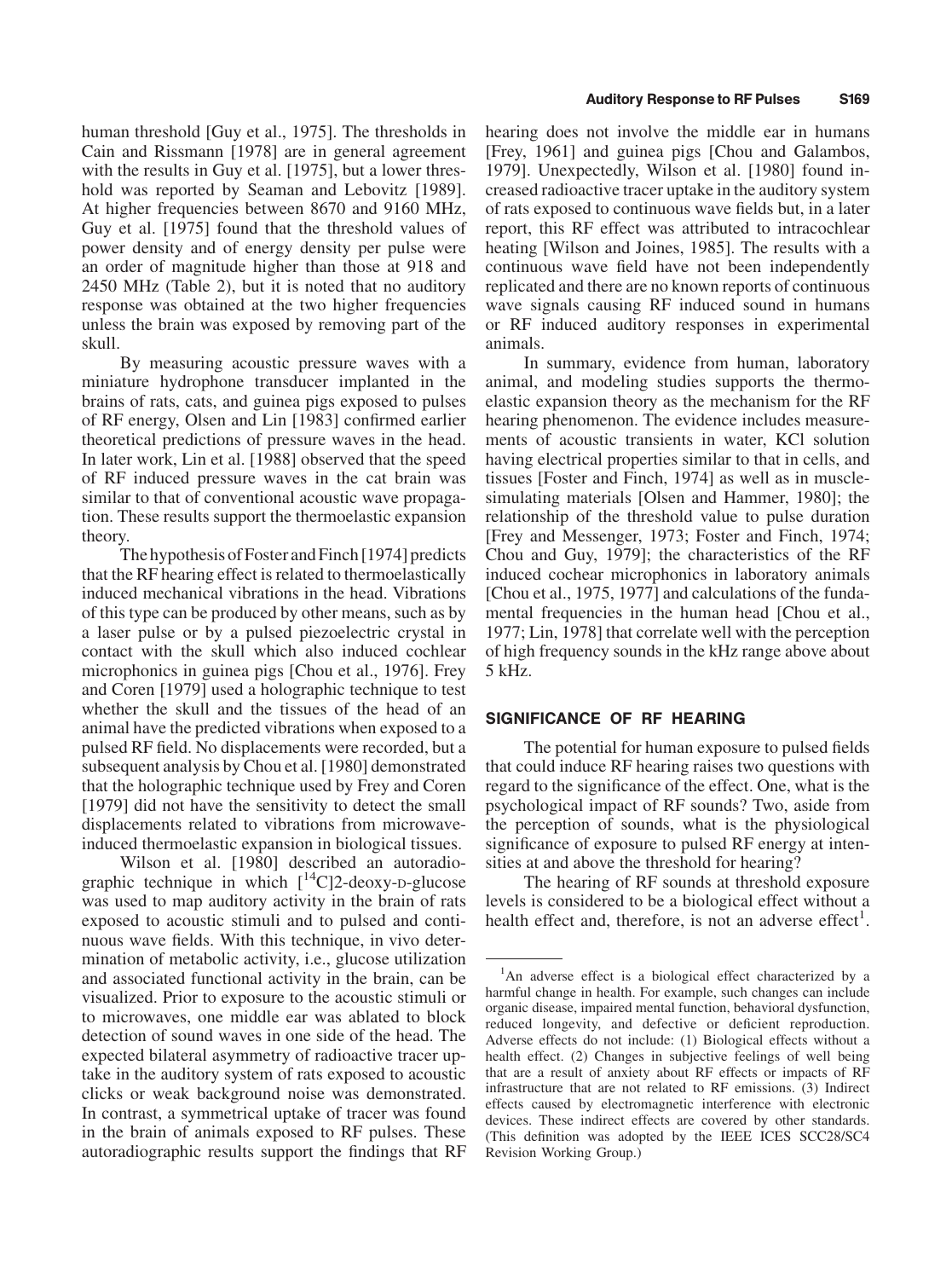This conclusion is based on the following points. The sounds associated with RF hearing are not unusual but are similar to other common sounds such as a click, buzz, hiss, knock, or chirp (see Table 1). Furthermore, RF induced sounds can be characterized as low intensity sounds because, in general, a quiet environment is required for the sounds to be heard. It is noteworthy that most of the human subjects in the studies listed in Table 1 used earplugs to create conditions sufficiently quiet to hear RF sounds. The apparent location of the sounds, however, may vary from within, behind, or above the head.

Under some exposure situations that may lead to prolonged periods of RF sounds, the sounds might become an annoyance, but current knowledge of the effective exposure conditions (see Table 1) is sufficient to develop measures to eliminate RF sounds determined to be annoying. One solution is to move farther away from the RF antenna. A review of the human studies in Table 1 reveals that most of the studies were done in laboratory settings in which the subjects were close to the RF antenna. In three of the four field studies, the distance of the subjects from the radar ranged from about six feet up to several hundred feet. Such close proximity was needed to achieve the effective, moderately high, peak power intensities ranging from 90 to  $50000$  mW/cm<sup>2</sup> (see Table 1). This information on distance and effective exposure levels indicates that anyone reporting RF hearing would be relatively close to a pulsed source operating in the 2.4–10 000 MHz range (Table 1). If it is not possible to increase the distance from the source, remediation measures could include metal shielding and changes in the operating procedure of the RF device.

Aside from the perception of sound, it is important to address the physiological significance of exposure to RF pulses at and above the threshold for hearing. One approach is to compare the magnitude of the pressure of the RF induced acoustic wave in the head to pressures from other sources. The peak power levels and the duration of RF pulses used for MRI of the human head can meet the requirements for RF induced sounds [Röschmann, 1991]. RF transmitter power levels up to 15 kW, if applied to the head with an MRI coil, would cause an RF induced sound pressure about 100 times the threshold for RF hearing. According to Röschmann [1991], a discomfort level of RF evoked transients in the head is avoided if the peak power of RF pulses  $(>100 \,\mu s)$  applied to the head coils is limited to about 30 kW (6 kW for surface coils); this limit is based on the discomfort threshold [110 dB sound pressure level (SPL)] for external sound stimuli. Hazardous thresholds of external sound stimuli for pain (140 dB SPL) and for damage to the auditory system (150– 160 dB SPL) would be several orders of magnitude greater than the 110 dB SPL that is likely to be evoked by 30 kW RF pulses. Röschmann [1991] stated that there was no evidence known for detrimental health effects from RF induced sounds caused by MRI at peak power levels up to 15 kW, a power level available at the time his paper was written.

Based on calculated pressures resulting from the absorbed energy of 915 MHz pulses in human head models, Watanabe et al. [2000] found the RF induced pressure at the hearing threshold to be only 0.18 Pa or more than 42 000 times lower than the ultrasound-induced pressure of 7700 Pa at the lower value  $(2 \text{ mW/cm}^2)$  of the range of diagnostic ultrasound exposure. The limit for fetal imaging is  $720 \text{ mW/cm}^2$ [FDA, 1997], thus the pressure allowed for medical imaging of the developing human fetus is more than  $15 \times 10^6$  times greater than the RF hearing threshold. Another comparison with a very different physical force shows that the pressure at the RF hearing threshold is about 1 000 000 times lower than the pressures at the surface of the brain that produce changes in the EEG and moderate brain damage ( $1.5 \times 10^5$  and  $3 \times 10^5$  Pa, respectively), based on studies of traumatic head injury (see Raslear et al., 1993, p. 476). When compared to pressures exerted by acoustic energy at the hazardous threshold, medical ultrasound exposure and traumatic injury, it is highly unlikely that the RF hearing effect at the threshold level is hazardous with regard to the strength of the pressure waves, the dominant force in comparison to electrostrictive force and radiation pressure [Guy et al., 1975; Lin, 1976b; Gandhi and Riazi, 1986]. Furthermore, this comparison suggests that RF induced pressures would have to be many orders of magnitude greater than the pressure at the hearing threshold to cause adverse effects. This conclusion is supported by the following discussion.

Very high intensity RF pulses will induce adverse effects such as convulsions and a state of unconsciousness (stun effect), as demonstrated by Guy and Chou [1982]. These authors determined the threshold for these effects in rats exposed to a single, high intensity, 915 MHz pulse that caused an elevation in brain temperature of  $8^{\circ}$ C, resulting in petit or grand mal seizures lasting for 1 min after exposure, followed by a 4–5 min unconscious state. The brain temperature returned to normal within 5 min after exposure, and the animals began moving when the brain temperature returned to within  $1 \degree C$  of normal. Limited histopathological examination of four exposed rats revealed significant changes, including neuronal demyelination at one day after exposure, and brain swelling at 1 month after exposure. The threshold for the stun effect was 680 J, regardless of peak power and pulse width, or about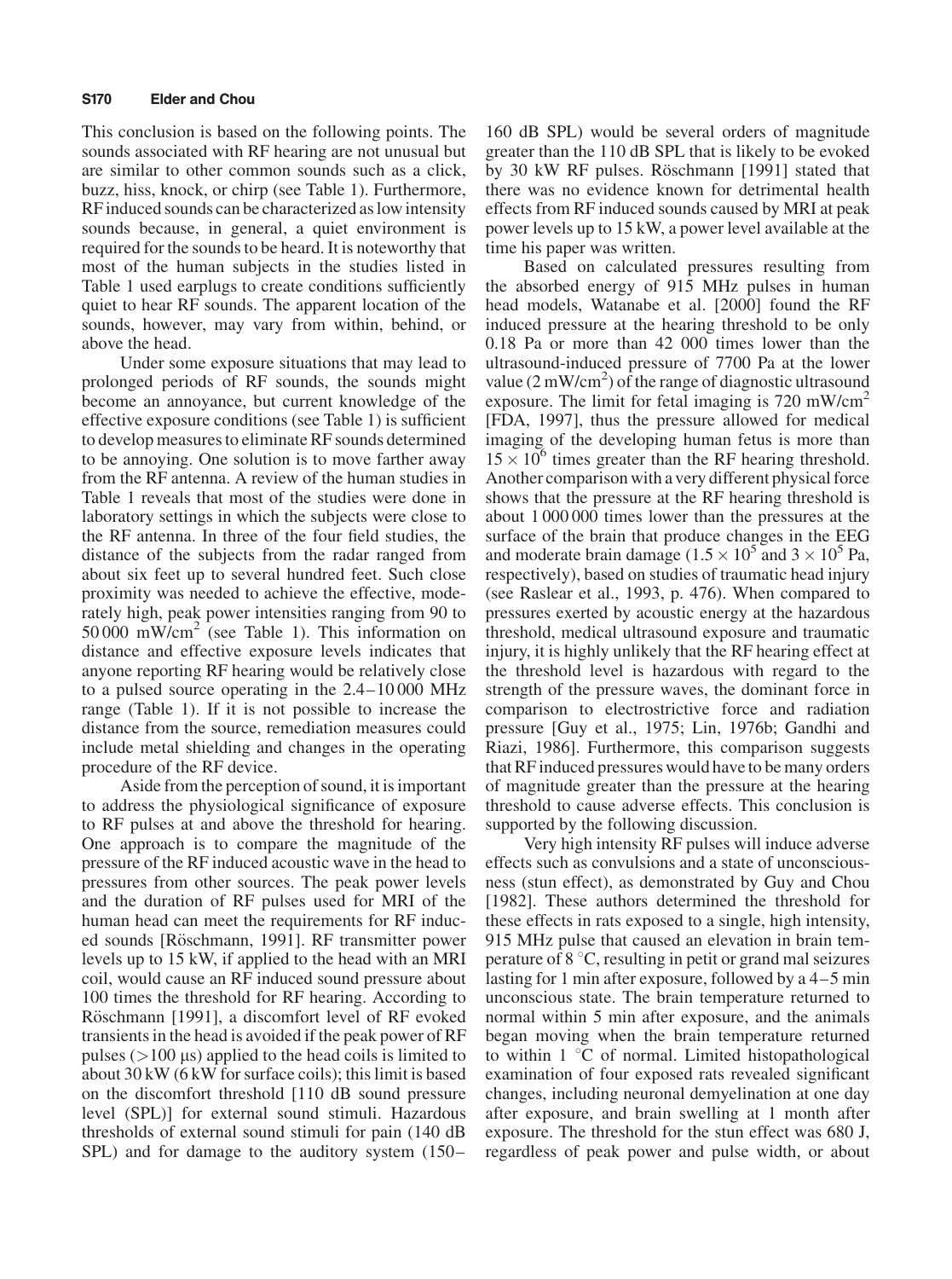28 kJ/kg, expressed in terms of peak specific absorption. The stun threshold, a clearly adverse effect, is about  $100\,000\times$  higher than the thresholds for auditory responses in rats  $(5-180 \text{ mJ/kg})$  and humans  $(16 \text{ mJ/kg})$ [Guy et al., 1975].

Although the field was not pulsed and RF induced sounds would not occur, a recent report [Marino et al., 2000] is included because it addresses potentially functional effects in the auditory system of exposed animals, i.e., changes in the otoacoustic emissions from the cochlea may serve as an indicator of outer hair cell subclinical or clinical pathology. In this report, no effect was found on otoacoustic emissions of RF exposed rats at average SARs in the head of 0.2 (950 MHz) and 1 W/kg (936 and 950 MHz).

#### **CONCLUSIONS**

The human auditory response to pulses of RF energy, commonly called RF hearing, is a well established phenomenon and the RF induced sounds are similar to other common sounds, such as a click, buzz, hiss, knock, or chirp. Furthermore, the RF induced sounds can be characterized as low intensity sounds because, in general, a quiet environment is required for the sounds to be heard.

The site of conversion of RF energy to acoustic energy is within or peripheral to the cochlea, and once the cochlea is stimulated, the detection of RF induced sounds in humans and RF induced auditory responses in animals is similar to acoustic sound detection. To hear the sounds, humans must be capable of hearing high frequency acoustic waves in the kHz range above about 5 kHz and the exposure to pulsed RF fields must be in the MHz range (2.4–10 000 MHz, see Table 1).

The hearing phenomenon depends on the energy in a single pulse and not on average power density. Guy et al. [1975] found that the threshold for RF induced hearing of pulsed 2450 MHz radiation was related to an energy density of 40  $\mu$ J/cm<sup>2</sup> per pulse, or energy absorption per pulse of 16  $\mu$ J/g.

The weight-of-evidence of the results of human, animal, and modeling studies supports the thermoelastic expansion theory as the explanation for the RF hearing phenomenon. The theory describes how audible sounds are produced by rapid thermal expansion, resulting from a calculated temperature rise of only  $5 \times 10^{-6}$  °C in tissue at the threshold of hearing due to absorption of the energy in the RF pulse. Theory and experimental data from human beings and animals are in general agreement with the dependence on pulse width of perceived sound loudness in humans and auditory induced responses in animals. No published reports support the suggestion by Tyazhelov et al. [1979] that the theory does not explain all characteristics of RF hearing, and the experimental weight of evidence does not support direct stimulation of the central nervous system by RF pulses.

Based on this review, the perception of RF induced sounds by human beings is not considered an adverse effect. A comparison with pressure at the hazardous acoustic threshold and ultrasound pressures during medical diagnosis, including exposure of the fetus, suggests that RF induced pressures more than about five orders of magnitude greater than the pressure at the human hearing threshold would be unlikely to cause adverse biological effects. Based on this comparison, the exposure limit for a single RF pulse of 576 J/kg (spatial peak) in the IEEE C95.1 standard [IEEE, 1999], although 36 000 times greater than the threshold for RF hearing in humans, is below potentially adverse effects levels.

#### **REFERENCES**

- Airborne Instruments Laboratory. 1956. An observation on the detection by the ear of microwave signals. Proc IRE 44:2A.
- Cain CA, Rissmann WJ. 1978. Mammalian auditory responses to 3.0 GHz microwave pulses. IEEE Trans Biomed Eng BME 25:288–293.
- Chou CK, Galambos R. 1979. Middle-ear structures contribute little to auditory perception of microwaves. J Microwave Power 14:321–326.
- Chou CK, Guy AW. 1979. Microwave-induced auditory responses in guinea pigs: Relationship of threshold and microwavepulse duration. Radio Sci 14(6S):193–197.
- Chou CK, Galambos R, Guy AW, Lovely RH. 1975. Cochlear microphonics generated by microwave pulses. J Microwave Power 10:361–367.
- Chou CK, Guy AW, Galambos R. 1976. Microwave-induced auditory response: Cochlear microphonics. In: Johnson CC, Shore ML, editors. Biological effects of electromagnetic waves. Vol. 1. Rockville, MD: HEW Publication (FDA) 77- 8010. pp 89–103.
- Chou CK, Guy AW, Galambos R. 1977. Characteristics of microwave-induced cochlear microphonics. Radio Sci 12(6S): 221–227.
- Chou CK, Guy AW, Foster KR, Galambos R, Justesen DR. 1980. Holographic assessment of microwave hearing. Letter to editor commenting on Frey and Coren (1979). Science 209: 1143–1144.
- Chou CK, Guy AW, Galambos R. 1982. Auditory perception of radio-frequency electromagnetic fields. J Acoust Soc Am 71(6):1321–1334.
- Chou CK, Yee KC, Guy AW. 1985. Auditory response in rats exposed to 2,450 MHz electromagnetic fields in a circularly polarized waveguide. Bioelectromagnetics 6:323–326.
- Constant PC, Jr. 1967. Hearing EM waves. In: Jacobson B, editor. Digest of the Seventh International Conference on Medical and Biological Engineering. Stockholm, Sweden: Department of Medical Engineering, Karolinska Institute. p 349.
- Elder JA. 1984. Special senses. In: Elder JA, Cahill DR, editors. Biological effect of radiofrequency radiation, U.S. Environmental Protection Agency (EPA-600/8-83-026F), 1984,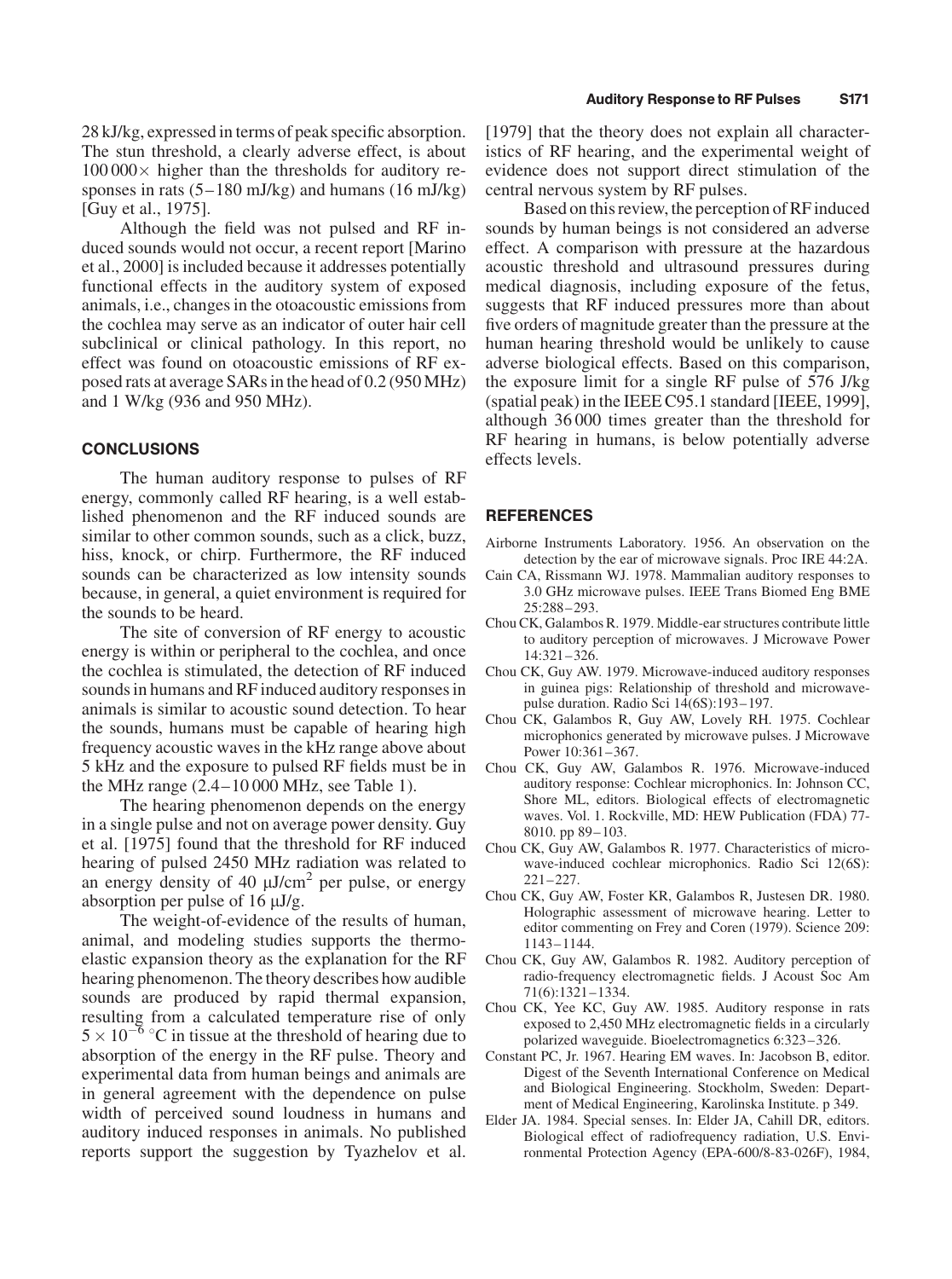pp 5–64 to 5–78 (available as Report No. PB 85-120- 848 from National Technical Information Service, Springfield, VA).

- FDA. 1997. Information for manufacturers seeking marketing clearance of diagnostic ultrasound systems and transducers. Rockville, MD: Food and Drug Administration (FDA) (20850, September 30, 1997).
- Foster KR, Finch ED. 1974. Microwave hearing: Evidence for thermoacoustic auditory stimulation by pulsed microwaves. Science 185:256–258.
- Frey AH. 1961. Auditory system response to radio frequency energy. Aerospace Med 32:1140–1142.
- Frey AH. 1962. Human auditory system response to modulated electromagnetic energy. J Appl Physiol 17:689–692.
- Frey AH. 1963. Some effects on human subjects of ultra-highfrequency radiation. Am J Med Electron 2:28–31.
- Frey AH. 1967. Brain stem evoked responses associated with lowintensity pulsed UHF energy. J Appl Physiol 23:984–988.
- Frey AH. 1988. Evolution and results of biological research with low-intensity nonionizing radiation. In: Marino AA, editor. Modern bioelectricity. New York, NY: Marcel Dekker, Inc. Chapter 23. pp 785–837.
- Frey AH, Messenger R. 1973. Human perception of illumination with pulsed ultrahigh-frequency electromagnetic energy. Science 181:356–358.
- Frey AW, Coren E. 1979. Holographic assessment of hypothesized microwave hearing mechanism. Science 206:232–234.
- Frey AH, Eichert ES. 1985. Psychophysical analysis of microwave sound perception. J Bioelectricity 4:1–14.
- Gandhi OP, Riazi A. 1986. Absorption of millimeter waves by human beings and its biological implications. IEEE Trans Microwave Theory Tech MTT 34:228–235.
- Gournay LS. 1966. Conversion of electromagnetic to acoustic energy by surface heating. J Acous Soc Am 40:1322–1330.
- Guy AW, Chou CK. 1982. Effects of high-intensity microwave pulse exposure of rat brain. Radio Science 17(5S):169S–178S.
- Guy AW, Chou CK, Lin JC, Christensen D. 1975. Microwaveinduced acoustic effects in mammalian auditory systems and physical materials. Ann NY Acad Sci 247:194–215.
- IEEE. 1999. IEEE standard for safety levels with respect to human exposure to radio frequency electromagnetic fields, 3 kHz to 300 GHz. IEEE Standard C95.1, 1999 Edition. New York, NY: Institute of Electrical and Electronics Engineers, Inc. (IEEE), 345 East 47th Street, 10017.
- Ingalls CE. 1967. Sensation of hearing in electromagnetic fields. NY State J Med 67:2992–2997.
- Joines WT, Wilson BS. 1981. Field-induced forces at dielectric interfaces as a possible mechanism of RF hearing effects. Bull Math Biol 43:401–413.
- Khizhnyak EP, Tyazhelov VV, Shorokhov VV. 1979. Some peculiarities and possible mechanisms of auditory sensation evoked by pulsed electromagnetic irradiation. Activitas Nervosa Superior 21:247–251.
- Khizhnyak EP, Shorokhov VV, Tyazhelov VV. 1980. Two types of microwave auditory sensation and their possible mechanism. In: Berteaud A, Servantie B, editors. Proceedings of the URSI Symposium, Ondes Electromagnetiques et Biologie (Electromagnetic Waves and Biology) and, Jouy en Josas. pp 101–103.
- Lebovitz RM, Seaman RL. 1977a. Microwave hearing: The response of single auditory neurons in the cat to pulsed microwave radiation. Radio Sci 12(6S):229–236.
- Lebovitz RM, Seaman RL. 1977b. Single auditory unit responses to weak, pulsed microwave radiation. Brain Res 126:370–375.
- Lin JC. 1976a. Microwave-induced hearing: Some preliminary theoretical observations. J Microwave Power 11:295–298.
- Lin JC. 1976b. Microwave auditory effect—a comparison of some possible transduction mechanisms. J Microwave Power  $11.77 - 81$
- Lin JC. 1977a. On microwave-induced hearing sensation. IEEE Trans Microwave Theory Tech 25:605–613.
- Lin JC. 1977b. Theoretical calculation of frequencies and thresholds of microwave-induced auditory signals. Radio Sci 12(6S): 237–242.
- Lin JC. 1978. Microwave auditory effects and applications. Springfield, IL: Charles C. Thomas. 221 p.
- Lin JC. 1980. The microwave auditory phenomenon. Proc IEEE 68:67–73.
- Lin JC. 1981. The microwave hearing effect. In: Illinger KH, editor. Biological effects of nonionizing radiation. Am Chem Soc Symposium Series. Vol. 157. pp 317–330.
- Lin JC. 1989. Pulsed radiofrequency field effects in biological tissues. In: Lin JC, editor. Electromagnetic interactions with biological systems. New York: Plenum Press. pp 165– 177.
- Lin JC. 1990. Auditory perception of pulsed microwave radiation. In: Gandhi OP, editor. Biological effects and medical applications of electromagnetic energy. Chapter 12. Englewood Cliffs, NJ: Prentice Hall. pp 275–318.
- Lin JC. 2001. Hearing microwaves: The microwave auditory phenomenon. IEEE Antennas Propagation Mag 43:166– 168.
- Lin JC, Meltzer RJ, Redding FK. 1978. Microwave-evoked brainstem auditory responses. Proc San Diego Biomed Symp 17:461–466.
- Lin JC, Meltzer RJ, Redding FK. 1979. Microwave-evoked brainstem potentials in cats. J Microwave Power 14:291– 296.
- Lin JC, Su JL, Wang Y. 1988. Microwave-induced thermoelastic pressure wave propagation in the cat brain. Bioelectromagnetics 9:141–147.
- Marino C, Cristalli G, Galloni P, Pasqualetti P, Piscitelli M, Lovisolo GA. 2000. Effects of microwaves (900 MHz) on the cochlear receptor: Exposure systems and preliminary results. Radiat Environ Biophys 39:131–136.
- Olsen RG, Hammer WC. 1980. Microwave-induced pressure waves in a model of muscle tissue. Bioelectromagnetics 1:  $45 - 54.$
- Olsen RG, Lin JC. 1983. Microwave-induced pressure waves in mammalian brains. IEEE Trans Biomed Eng BME 30: 289–294.
- Postow E, Swicord ML. 1996. Modulated fields and ''window'' effects. In: Polk C, Postow E, editors. Handbook of biological effects of electromagnetic fields. Boca Raton, FL: CRC Press. pp 542–545.
- Raslear TG, Akyel Y, Bates F, Belt M, Lu ST. 1993. Temporal bisection in rats: The effects of high-peak-power pulsed microwave irradiation. Bioelectromagnetics 14:459–478.
- Rissmann WJ, Cain CA. 1975. Microwave hearing in mammals. Proc Natl Elec Cong 30:239–244.
- Röschmann P. 1991. Human auditory system response to pulsed radiofrequency energy in RF coils for magnetic resonance at 2.4 to 179 MHz. Magn Reson Med 21:197–215.
- Seaman RL. 1990. Model for auditory-neuron thresholds to microwave pulses. J Bioelectricity 9:151–157.
- Seaman RL, Lebovitz RM. 1987. Auditory unit responses to singlepulse and twin-pulse microwave stimuli. Hear Res 26: 105–116.